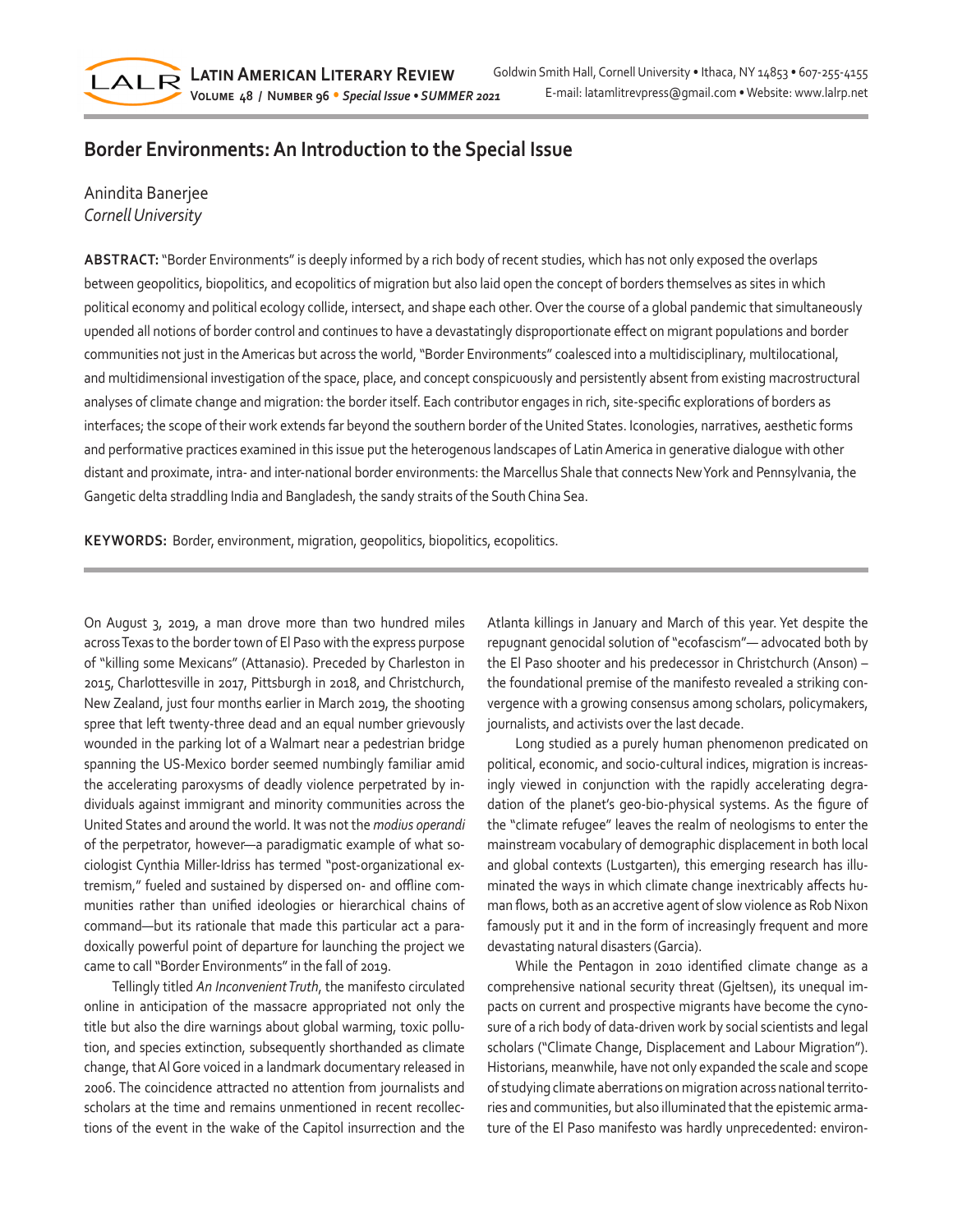mental conservation and ecological restoration have long served as weapons of political violence against geographic and ethno-racial others in North America (Hultgren; Anson).

The incendiary prospect of literally walling Mexico off from the United States in the Trump era has made the border itself a newly visible zone for reframing migration in socio-environmental terms. In addition to a symbolic and corporeal repository of state sovereignty, enforced through material infrastructures of security, surveillance, and incarceration, the built environments of the border brought public attention to bear on yet another nexus of human and non-human entanglements that was formerly relegated to a select subset of biologists, geologists, farmers, and conservationists. "Nature is fluid; walls are not," warned the geographer Margaret Wild in the *Scientific American*, highlighting the ways in which human flows were deeply embedded in the multispecies movements of ocelots and elf owls, butterflies and flood plains, riparian forests and grazing horses.

"Border Environments" is deeply informed by this rich body of recent studies, which has not only exposed the overlaps between geopolitics, biopolitics, and ecopolitics of migration but also laid open the concept of borders themselves as sites in which political economy and political ecology collide, intersect, and shape each other. But it is the inextricably twinned dystopian visions hypostasized by El Paso and the Wall that ultimately served to focalize our collaborative project. Over the course of a global pandemic that simultaneously upended all notions of border control and continues to have a devastatingly disproportionate effect on migrant populations and border communities not just in the Americas but across the world, "Border Environments" coalesced into a multidisciplinary, multilocational, and multidimensional investigation of the space, place, and concept that was conspicuously and persistently absent from the macrostructural analyses of climate change and migration. This missing link was the border itself, not as an object of study or a source of data, but as a vibrant confluence of the two key terms in our title.

By zooming in on the border as *oikos*, the etymological glue between economy and ecology whose roots lie in the places and practices of everyday life, that "Border Environments" ventures out

into the terrain where metaphors rub up against materiality and data turns into stories and images imbued with the power of death and life. Environments, concomitantly, do not merely signify nonhuman objects or multispecies differences. Taken together, the two terms rethink borders not in abstract terms of environmental and human objects of study, but rather as lived, embodied, and agential *interfaces* of flesh and place.

Even as each contributor engages in rich, site-specific explorations of such interfaces, the scope of their work extends far beyond the southern border of the United States. Iconologies, narratives, aesthetic forms and performative practices examined in this issue put the heterogenous landscapes of Latin America in generative dialogue with other distant and proximate, intra- and inter-national border environments: the Marcellus Shale that connects New York and Pennsylvania, the Gangetic delta straddling India and Bangladesh, the sandy straits of the South China Sea.

We wish to thank the Central New York Corridor Initiative, funded by the Mellon Foundation, for providing the seed resources for bringing together the diverse collective represented in this issue, and for the collaboration of Gail Bulman (Syracuse University), Oscar Pérez Hernández (Skidmore College), and Beth Jorgënsen (University of Rochester) as project co-coordinators along with Debra Castillo and myself. These earlier stages of the research collaboration represented here may be found in the archives of an online symposium convened between September and December of 2020, www.borderenvironments.com, and in an event series of the same name between January and April 2021 whose recordings may be accessed at the web site of the Latin American Studies Program at Cornell University. We wish to thank Matias Borg Oviedo for creating and managing the aforementioned symposium archive, and the staff at the Latin American Studies Program who helped coordinate and record the spring 2021 events, especially Bill Phelan. Our gratitude also goes to the marvelously engaged students of the advanced seminar "Border Environments," taught collaboratively by Debra Castillo and myself at Cornell in 2019 and 2021. Some of their professional work, as well as that of several guest speakers in these seminars, appears in this issue.

## **WORKS CITED**

*An Inconvenient Truth*, dir. Davis Guggenheim. Paramount, 2006.

Hultgren, John. *Border Walls Gone Green: Nature and Anti-Immigrant Politics in America*. University of Minnesota Press, 2015.

Anson, April. "No One Is a Virus: On American Ecofascism." *Environmental History Now*, October 21, 2020. https://envhistnow.com/2020/10/21/no-one-isthe-virus-on-american-ecofascism/ (last accessed July 1, 2021).

Attanasio, Cedar, Jake Bleiberg, and Paul J. Weber. "El Paso Shooting Suspect Said He Targeted Mexicans." *The El Paso Times*, August 9, 2019. https://apnews.com/article/shootings-el-paso-texas-mass-shooting-us-news-ap-top-news-immigration-456c0154218a4d378e2fb36cd40b709d (last accessed July 1, 2021).

<sup>&</sup>quot;Climate Change, Displacement and Labour Migration." *International Labour Organization*, www.ilo.org/global/topics/labour-migration/climate-change/ green-jobs/lang--en/index.htm.